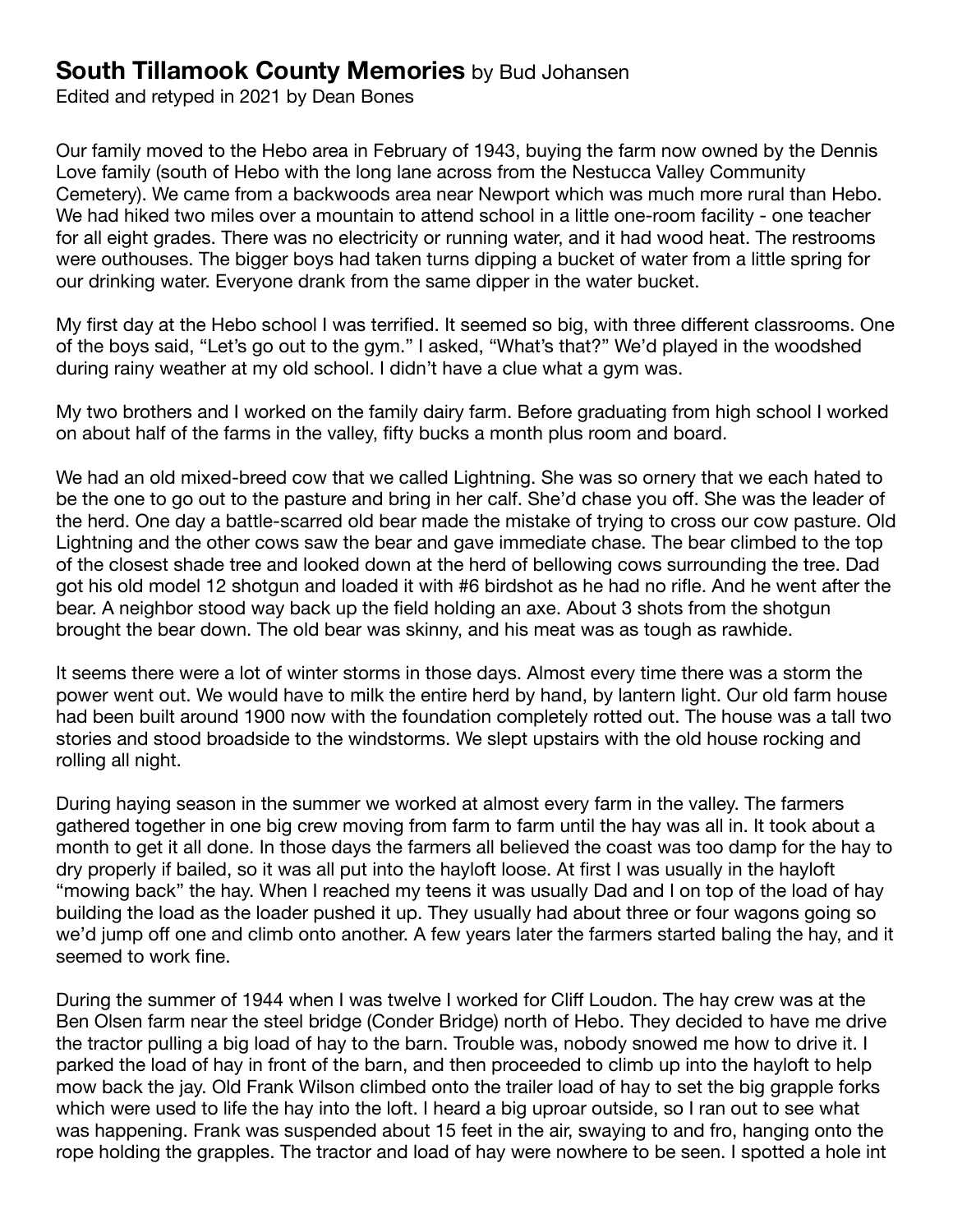Edited and retyped in 2021 by Dean Bones

he pigpen fence, so I walked through it to where I could see the bottom of the hill as the barn was at the top of the hill. Sure enough, the tractor and load of hay were piled up at the bottom. I had failed to set the brake. I lost my tractor-driving job - back to the haymow.

Also during the summer of 1944 when I was working for Cliff Loudon he wired his house for electricity. I helped him as much as a 12 year-old could. When I returned home to live while attending school I must have thought I was some kind of electrical engineer. I hooked some baling wire to the electric fence which ran across a pasture behind our outhouse and ran it through a crack between the boards of the outhouse wall. I ran it under the seat and around the toilet hole. Anyone sitting down on the seat would get a "charge" out of it. Mom and Bob both got zapped pretty good. Dad sat on it and felt the pulse of the electric fence throbbing through his long johns. He thought he was having a heart problem. I wasn't very popular around there for awhile. I don't know what made me do it . . . maybe the devil.

There were many small cheese factories throughout Tillamook County. I think there were 7 in South County. Each was an independent co-operative with a board of directors and were banded together under the Tillamook County Creamery Association who acted as their marketing agent. My dad, Milt Johansen, served many years, both on the Hebo board and on the TCCA board. There was a shortage of workers to run the cheese factories during the WWII years. Most of the able-bodied young men were in the service. It was essential to keep the cheese production going, so women and teenage boys were utilized to fill in. My brother, Bob, and I both worked in the cheese factory at about the age of 14. I wasn't strong enough yet to lift and weigh the buckets of curd to be "hooped up" and put into presses to form the 25 lb. wheels of cheese.

We didn't really suffer a lot of shortages during the war. There was quite a bit of rationing of coffee, sugar, gas, etc. The government made sure the farmers had enough gas to run their farms. We had drives to collect salvage scrap metal and rubber. There were also basket socials in the Hebo school gym where you could bid on a picnic basket. The highest bidder ate lunch with the donor of the basket. The money went into government war bonds, so it was a good investment and helped the war effort.

A daily reminder of the war was the Navy blimp that came chugging up the Nestucca Valley every evening returning to the base from a day of submarine patrol. We attended the open house at the blimp base in 1944. I was fascinated by the huge hangers, the biggest wooden buildings in the world. Little did I know that most of my working career would involve the facilities at the base. I played baseball there in 1953 after discharge from the service. I worked in the veneer plant in one of the hangers in 1959. In the 70s and 80s I had a warehouse facility there for Reser's Fine Foods. In the 90s I drove school bus from the Tillamook School District's bus garage facility located on the base. I still stop at the School District #9 offices twice weekly on my courier service with the Tillamook ESD. The old base buildings, built for temporary wartime service, have shown a lot of longevity.

I well remember the events of August 1945. Some big things happened. Our president, Franklin Roosevelt, had recently died, and the war in Europe had ended. In August of that year, the war with Japan came to a sudden and dramatic close. We had dropped the Atom Bomb on two of their cities, killing many thousands of people and forcing a quick end to hostilities. It seems very inhumane, but in the long run it probably saved thousands of lives, both American and Japanese.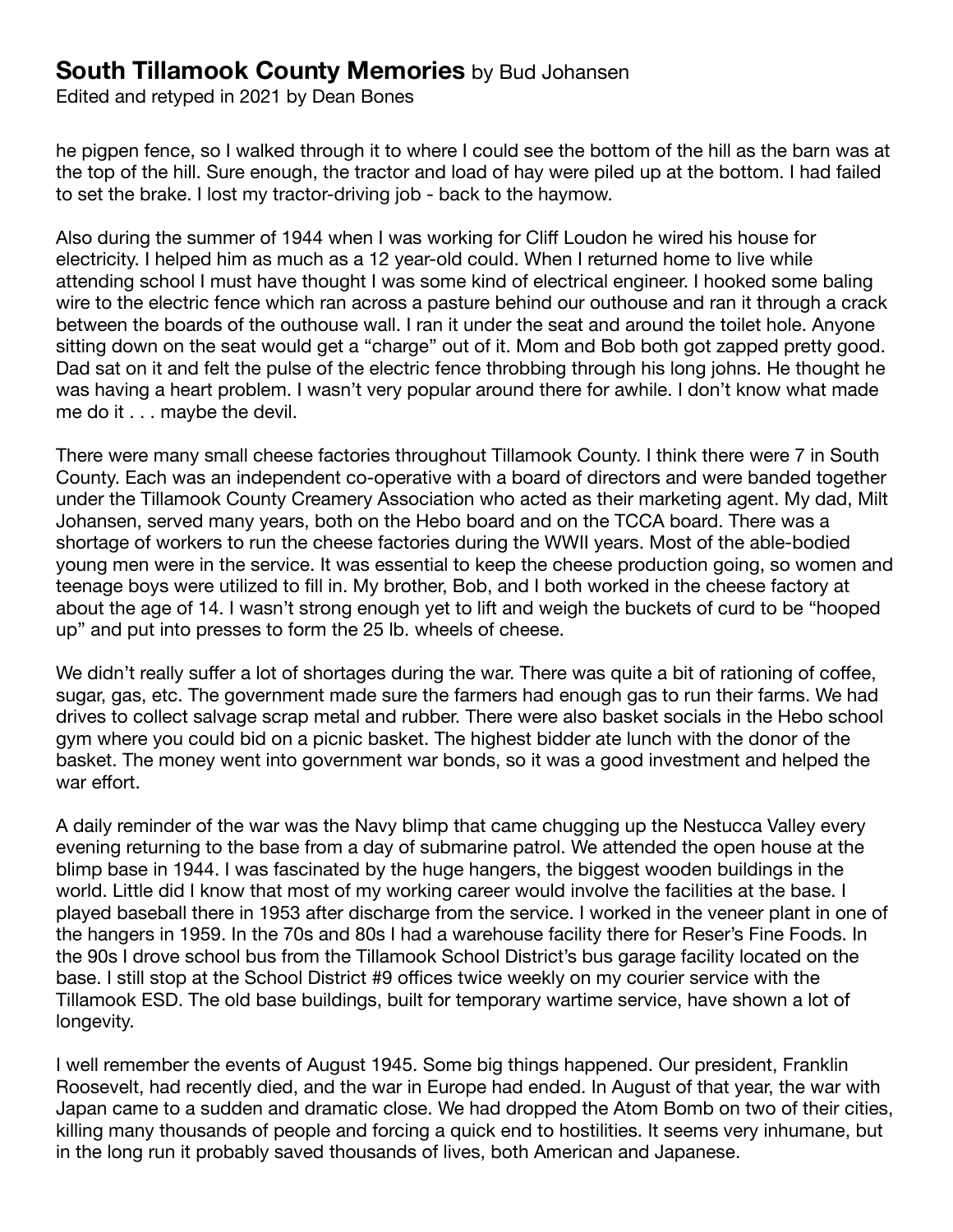Edited and retyped in 2021 by Dean Bones

Another big event, locally, was that the third great Tillamook burn was raging unchecked. It was sending huge clouds of smoke into the sky easily visible from our farm. The three great fires of 1933, 1939 and 1945 (the six year curse) destroyed more timber than any other in recorded history. The huge fire in 1845 burned the entire coast range from the Nestucca drainage to south of Newport, a much larger area, but there were no records at that time of amount of timber lost. Although it was almost 100 years later when we moved to Hebo, the hills were still covered with stark dead snags from this fire.

I guess my favorite teacher and coach was Lloyd McKillip. He was a dairy farmer as well as teacher, so I got to know him soon after moving to Hebo. That summer of 1945 Coach McKillip and I were working together in the hayloft of a barn. I was 13 years old weighing 113 lbs. and would be a freshman at Nestucca High School in September. Mr. McKillip, always the coach, asked me what position I wanted to play in football. I knew nothing of football never having even seen a game, and because of my lack of size had not intended to turn out. I responded to his question with, "I don't know. What positions are there?" He laughed and said, "You're pretty small, so you'd better play halfback." So, that was my position.

In high school we barely had enough kids out for football to have both an offensive and a defensive team for practice so when we scrimmaged I butted heads with the varsity offense all fall. There was no freshman or JV team. I took a lot of punishment and I wanted to quit, but my pride wouldn't let me. Besides, I didn't want to disappoint the coach. Eventually I was one of the big guys beating up on the underclassmen.

We wore old brown canvas pants and leather helmets with no face masks for protection. The only change from practice to game uniform was that we had a game jersey. During the war, they bought new jerseys for us but couldn't get black and orange, Nestucca's colors. We wore blue and gold until my junior year when we got the right colors as the war had ended. We always played on Friday afternoons as none of the fields had lights. We didn't even have bleachers. Many of the adults sat in their cars along the sidelines and would honk their horns when we scored a touchdown. Coach McKillip did a great job. We had some good teams, and we only had seventh period to practice. Mr. McKillip was the only coach covering all positions.

During my junior year, I worked for Coach McKillip on his dairy farm near Pacific City. I had to milk about 60 cows before and after school. It was sometimes pretty tough coming home from a basketball trip sometime after midnight and then getting up at 5:00 AM to milk and then go to school. I used to say that it was quite a price to pay in order to make varsity in football and basketball. (We had no baseball program.) I'd like to believe I'd have made the squads without milking the coach's cows.

I paid a big price for participating in high school football. I got my front teeth badly damaged because of no face protection. I eventually lost them. I also nearly lost a leg from a football injury. I had a big mushy blood clot on my lower leg most of my senior year but played anyway. I wore a big sponge rubber pad around it that acted just like a beacon saying, "Hit me!" Other teams seemed to key in on it. About a year later after I'd gone into the service it developed into osteomyelitis, infection of the bone. I was in a navy hospital for 6 weeks getting shots every four hours. Drunken corpsmen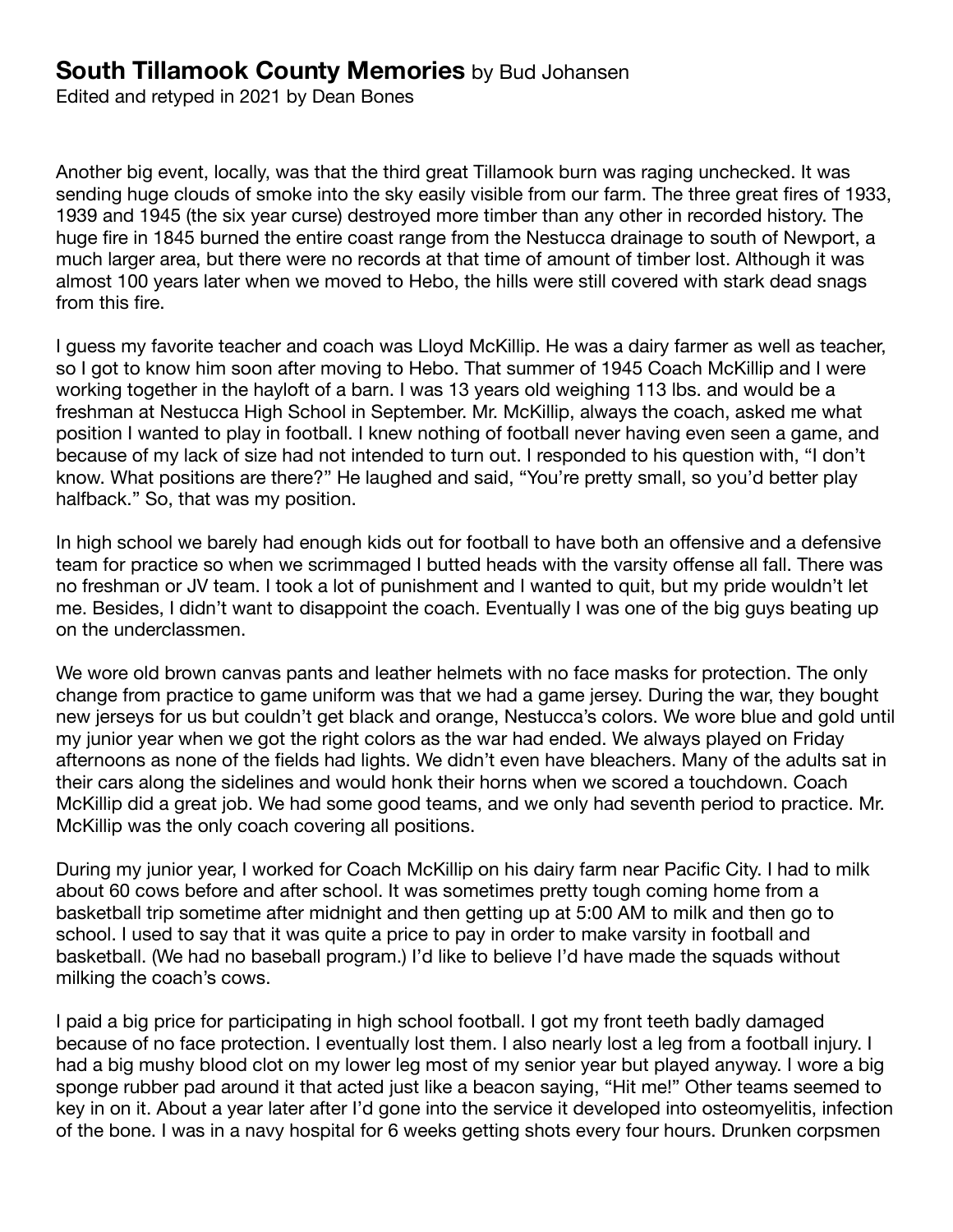Edited and retyped in 2021 by Dean Bones

would come on duty in the middle of the night and seem to play darts with my posterior. I finally recovered enough to go back on active duty.

Wes Schulmerich, former Oregon State great in football and basketball and ex-major league baseball player refereed most of our high school home football games. He had a river fishing guide service and owned the house and cabins located in the beautiful grove of fir trees just west of the Nestucca Valley Middle School in Beaver. (At the time it was Beaver Grade School.) Wes was a big burly man with a booming voice and could have a very intimidating manner if needed. His two daughters, Betty and Cecile, were students at Nestucca High. Wes tried very hard to be impartial and unbiased in reffing the games, but a situation arose in one game where he showed his real feelings. We had possession of the ball, were ahead by 1 point and had only a couple of minutes left in the game. We should have played it safe and called running plays running out the clock. I was calling the plays and thought only of trying to score again, so I was throwing long passes risking an interception. After about two long incomplete passes Wes couldn't keep quiet any longer. He stuck his head into our huddle glowering at me with those steely gray eyes and rumbled, "You throw another pass, and I'll kick your . . . 'butt'. I didn't throw another pass, and we won the game.

When we were in high school a favorite dress for the boys was a white teeshirt and letterman sweater with blue jeans, preferable genuine Levis with a little red tab on a hip pocket. Levis were almost impossible to get during the war, and if you owned a pair you were much envied by the other boys. I couldn't get any Levis in Tillamook, but my aunt in San Francisco sent some to me . . . very prestigious.

The girls dressed so cute and feminine. They wore pleated skirts, soft sweaters and bobby sox. They also wore ribbons in their hair. They didn't wear jeans, but occasionally did wear white pedal pushers.

I was one of the few students in school that owned a car. About six of us boys drove Model A Fords ranging in vintage from 1928 to 1931. We used to squirrel in the mud just south of school where the cafeteria and gym now stand.

Our main recreation during the summer was swimming down at the "Big Hole" on the Nestucca, a few hundred yards below the mouth of Three Rivers. It had a high-cut bank on the far side and a sandy gravel bar on the near side where we'd bask in the sun. Quite a few Hebo area kids would swim there. The hole was deep and kind of treacherous in the middle. I had progressed past the dog paddling stage and could now swim sidestroke.

One day a couple of the boys tried to take Guy Leabo, a non-swimmer, across the river to see the big trout (sea-run cutthroat) that lay along the far bank. Guy had his arms over the other boys' shoulders to stay afloat. The boys began to labor, thrashed around, abandoned Guy and then struggled back to shore totally exhausted. Guy finally stopped struggling and bobbed face down just below the surface. I side stroked out and grabbed his arm. He immediately came to life and was all over me like an octopus dragging me down under. We both drank about half the river, and I was totally exhausted. I finally got him close enough to shore to where I could push back up off the bottom for a gulp of air. The other boys finally came back to help. Guy was very sick and vomited up a lot of water. The next day my mother and I went to the Hebo Grocery which Guy's parents owned.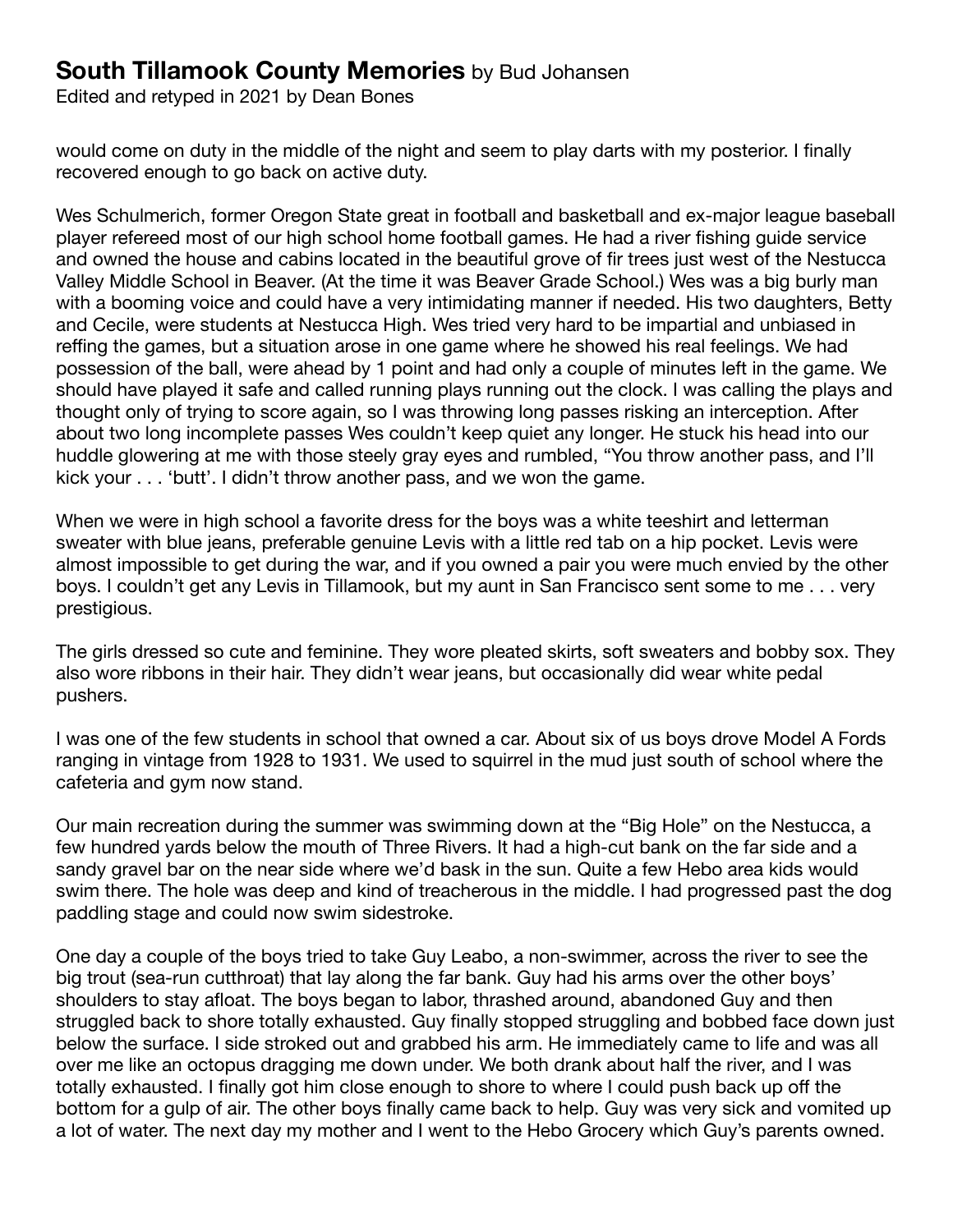Edited and retyped in 2021 by Dean Bones

His mother asked if I was the one who pulled Guy out of the river. I puffed up a little and modestly admitted that I had. Her reply was, "Oh." So much for being a hero.

We always had a big vegetable garden, and Mom canned a lot. Dad butchered an old cow occasionally for meat which was canned. There was no freezer. We also butchered pigs. Dad cured the bacon and hames in a brine before putting them into the smokehouse. When we needed bacon, we'd just go to the smokehouse and cut down a slab. One time we'd caught some big chinook salmon and had brined them and then smoked them.

Tom All and Delmer Johnson decided to go spotlighting one night on Buzzard Butte. They decided to take a few chunks of smoked salmon along with them. They got it out of the smoker in the dark. They drove around that night munching on the fish. One of them noticed the fish tasted kind of "crawly" in his moth. They turned on the dome light and discovered there was a layer of maggots in the fatty area under the fish's skin. They both barfed all over Buzzard Butte. And they got no deer.

Deer hunting was great in the forties and fifties. In the hills across from the swimming hole behind Loudon's farm bucks were dying of old age. There were no elk in that area at that time. Cliff Loudon and Bob and I were the only ones that hunted deer there at that time. We got to know every deer trail in the area and bagged quite a few bucks at various times of the year. It was legal to hunt with a .22 caliber rifle at that time, so I'm sorry to say that some deer got away from us. When we'd hear Cliff's old 300 Savage bellow we'd know it was packing time.

An evening drive up to Mr. Hebo between the lake and summit was a great deer viewing area. While driving up the old dirt road it wasn't unusual to see about 50 deer. The mountain was much more open then. And in 1955 I helped with the construction of the first radar towers on the mountain which changed things drastically.

In the late 40s and early 50s the Tillamook burn was probably the best blacktail deer hunting area in the world. It was all fireweed and fire-blackened snags, and there were hog-fat bucks. It was common to see a herd of 15 or 20 deer strung out across a hillside. I didn't get to hunt there very often, but when I did it sounded like a war zone. And the old railroad grades and burnt-out steam donkeys from logging operations caught in the fires fascinated me.

In 1946 my dad and Cliff Loudon were hunting off of Toll Road down into the east fork of the Trask River. Cliff killed a monster six-point buck that probably field dressed at 300 lbs. The halves, minus the head, each weighed about 120 lbs. They carried the deer up steep shale slides to the Toll Road. They were late for the evening milking.

The upper Nestucca River between the mouth of Elk Creek and Meadow Lake was a beautiful pristine unspoiled stream. The river road ended just past Elk Creek. On opening morning of trout season, Delmer Johnson and I would hike up past the road's end about a mile and then fish back down being the first ones to fish that stretch of water. Each pool usually had 2 or 3 trout up to 18 inches. They seemed to have a pecking order with the biggest fish biting first. They were mostly native cutthroat with an occasional German Brown escapee from Meadow Lake. Also there was an occasional steelhead. It was great fishing until the road was built right up the riverbank. Then, when the Meadow Lake dam went out in 1963 the river bed was scoured out and the fish habitat destroyed. With the road, the dam break and the intensive logging the river has never recovered.